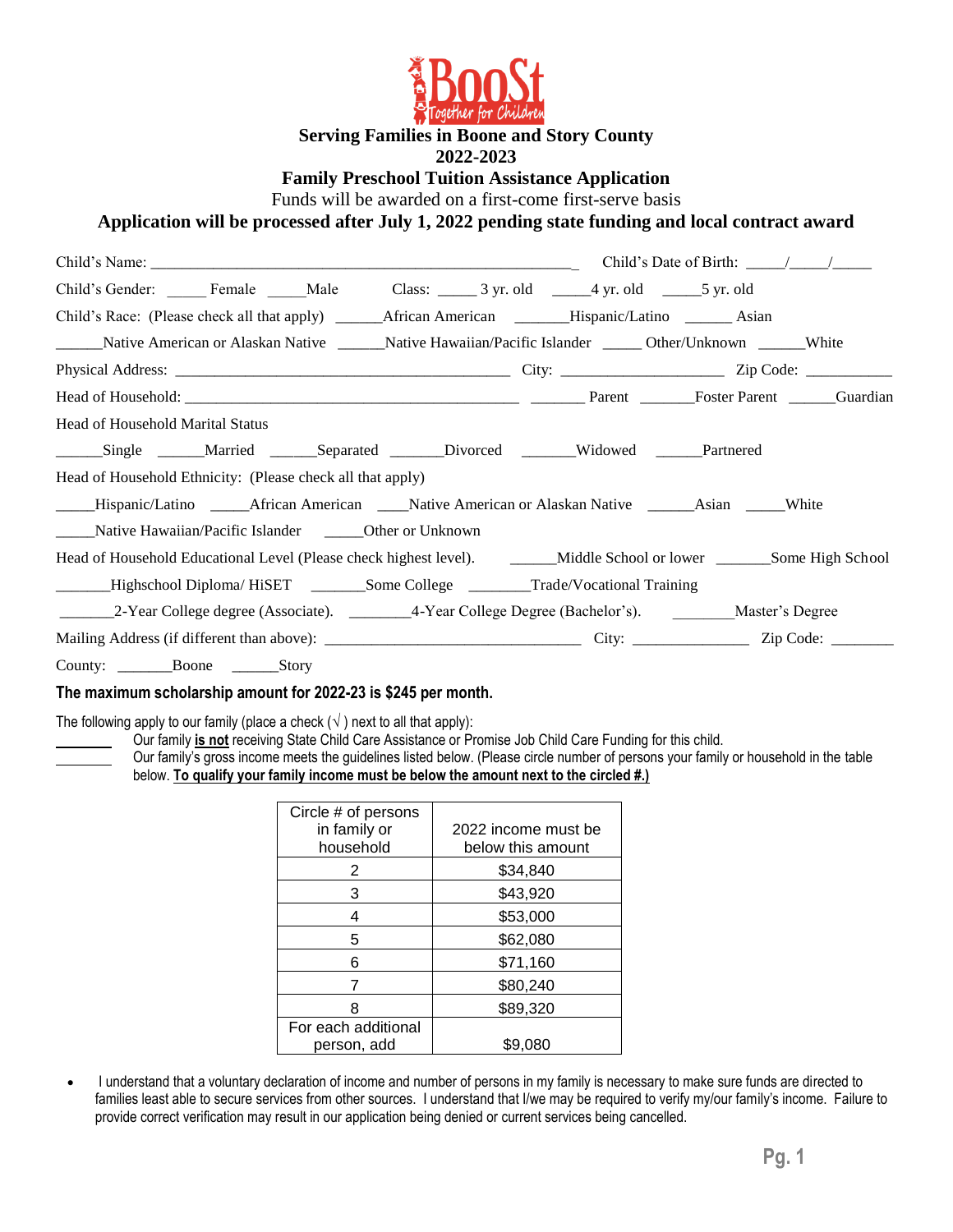- I understand that any amount of tuition scholarship received will go directly to the preschool. The preschool will be responsible for submitting a monthly statement and will track my/our child's attendance to remain eligible for the tuition assistance. It is expected that my/our child's **attendance will be at least 90%.** If attendance does not meet 90% and my/our child's absences are unexcused (examples of excused absences include child illness, family crisis), then the preschool provider will talk with BooSt ECI. Ongoing attendance problems may result in the loss of preschool tuition scholarship assistance.
- I verify the above information is true.

| Home Phone: $\frac{1}{\sqrt{1-\frac{1}{2}}}\frac{1}{\sqrt{1-\frac{1}{2}}}\frac{1}{\sqrt{1-\frac{1}{2}}}\frac{1}{\sqrt{1-\frac{1}{2}}}\frac{1}{\sqrt{1-\frac{1}{2}}}\frac{1}{\sqrt{1-\frac{1}{2}}}\frac{1}{\sqrt{1-\frac{1}{2}}}\frac{1}{\sqrt{1-\frac{1}{2}}}\frac{1}{\sqrt{1-\frac{1}{2}}}\frac{1}{\sqrt{1-\frac{1}{2}}}\frac{1}{\sqrt{1-\frac{1}{2}}}\frac{1}{\sqrt{1-\frac{1}{2}}}\frac{1}{\sqrt{1-\frac{1}{2}}$ | Cell Phone: $\sqrt{\frac{2}{1-\frac{1}{2}} \cdot \frac{2}{1-\frac{1}{2}} \cdot \frac{2}{1-\frac{1}{2}} \cdot \frac{2}{1-\frac{1}{2}}}$ | Are you expecting? $\_\_$ |                                      |
|---------------------------------------------------------------------------------------------------------------------------------------------------------------------------------------------------------------------------------------------------------------------------------------------------------------------------------------------------------------------------------------------------------------------|----------------------------------------------------------------------------------------------------------------------------------------|---------------------------|--------------------------------------|
| 2021 adjusted gross income (line 8b on 1040): \$                                                                                                                                                                                                                                                                                                                                                                    |                                                                                                                                        |                           |                                      |
| Number in household: Adults:                                                                                                                                                                                                                                                                                                                                                                                        | Dependent Children: _______                                                                                                            | Ages:                     | Total living at above Address: _____ |

## Consent to Release Information

**To verify your eligibility for the tuition assistance program we ask that you authorize the preschool tuition scholarship I,** authorize the preschool tuition scholarship committee to **contact organizations to verify that we qualified for any assistance programs. There may be an exchange of information between the BooSt Together for Children Board and its funded programs, the applicable preschool, and the referral source to accommodate the processing of this application for your family. This may contain copies of IEP, social and family history; school records and educational assessments.**

**Signature** 

For Office Use Only: Date Received

# **BooSt Together for Children ECI**

## **Preschool Tuition Scholarship Guidelines for 2022-23**

The BooSt Together for Children ECI Area Board has allocated funds to be used for preschool tuition scholarships during the 2022- 2023 school-year.

#### **Child and Family Eligibility**

- Boone or Story County resident
- Children 3 or 4 years of age on September 15<sup>th</sup> (not eligible for Kindergarten)
	- o 4 year old eligibility for children NOT receiving any other state or federal aid
- Families with incomes at or below 200% of the poverty level (see family application for income guidelines)
- Not to exceed \$245 per child per month for up to 9 months of preschool.
- ECI will not pay more than the preschool tuition charged by the participating program.

#### **Preschool Program Eligibility**

Preschool providers must meet the following criteria:

1. Use a comprehensive, research-based or evidence-based curriculum **and** a systematic child assessment addressing all areas of child development using a reliable, published tool. Examples of curricula choices are The Creative Curriculum for Preschool and High Scope Curriculum. Examples of assessment tools include, but are not limited to, Creative Curriculum Gold and High Scope.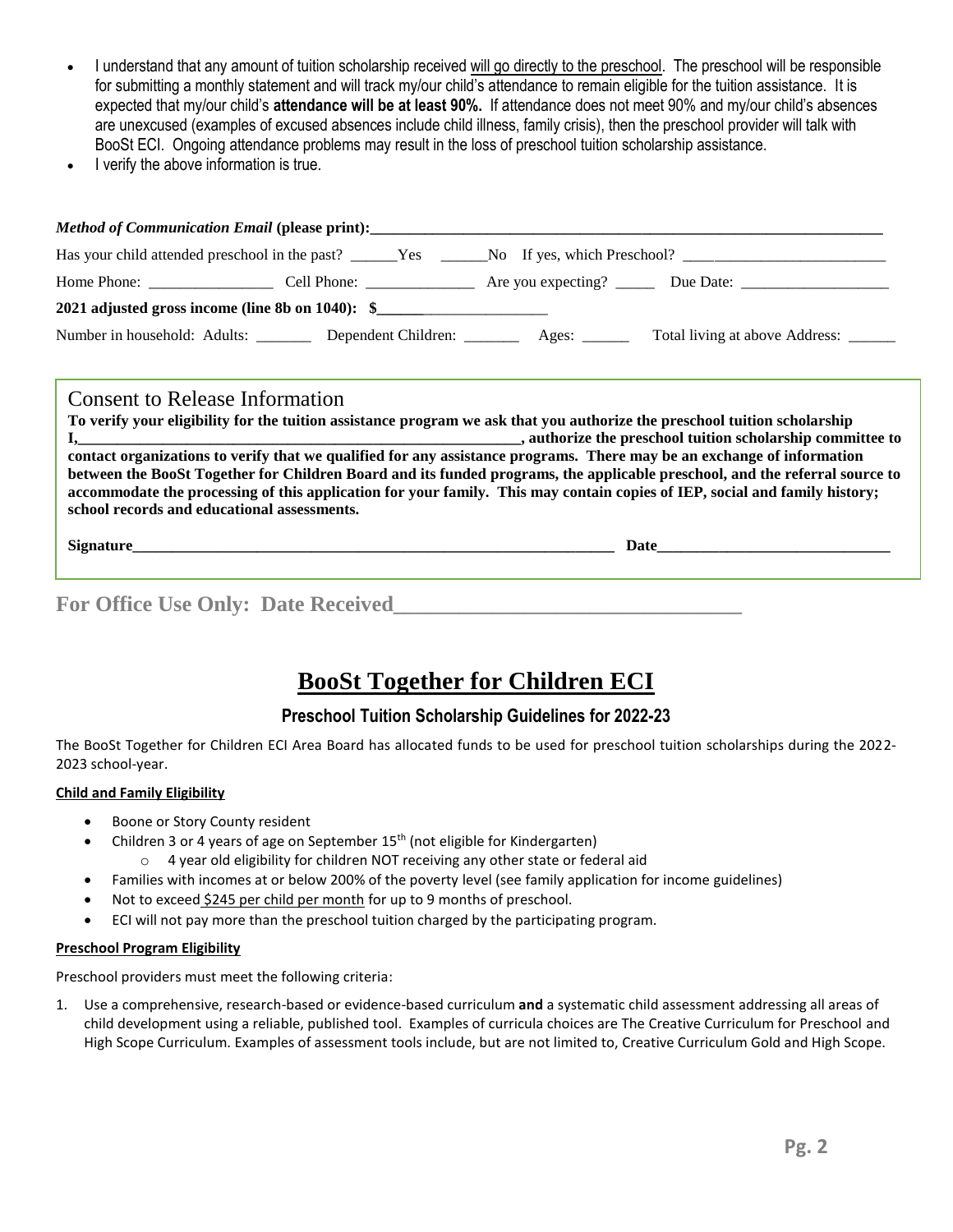- 2. Preschool providers must meet at least **one** of the following standards criteria (applicants must provide appropriate documentation to verify):
	- Accredited by the National Association for the Education of Young Children (NAEYC)
	- Meets the Head Start Program Performance Standards;
	- Verified, or paperwork submitted for self-verification status to the Iowa Department of Education, for Iowa's Quality Preschool Program Standards (QPPS);
	- Achieved or has applied for Level 2 or higher on Iowa's Quality for Kids rating scale (IQ4K).

**Sliding Fee Scale** - Income Eligibility Guidelines:\*

## **\* Guidelines are based on the 2020 Poverty Guidelines that were updated in January 22, 2020. Additional Person \$4,800**

| <b>Family</b><br><b>Size</b> | 100% Tuition<br>Scholarship |          | 90% Tuition Scholarship |           |                              | 80% Tuition Scholarship |
|------------------------------|-----------------------------|----------|-------------------------|-----------|------------------------------|-------------------------|
| 2                            | \$34,840                    | \$34,841 | \$38,640                | \$38,641  | $\overline{\phantom{0}}$     | \$41,640                |
| 3                            | \$43,920                    | \$44,080 | \$52,260                | \$52,300  | $\overline{\phantom{0}}$     | \$56,640                |
| 4                            | \$53,000                    | \$57,808 | \$60,880                | \$61,000  | $\overline{\phantom{0}}$     | \$65,880                |
| 5                            | \$62,080                    | \$63,000 | \$71,650                | \$74,300  | $\overline{\phantom{0}}$     | \$79,050                |
| 6                            | \$71,160                    | \$72,080 | \$84,260                | \$88,120  | $\overline{\phantom{0}}$     | \$93,120                |
|                              | \$80,240                    | \$81,000 | \$97,000                | \$98,800  | $\qquad \qquad \blacksquare$ | \$106,740               |
| 8                            | \$89,320                    | \$91,250 | \$98,260                | \$100,800 | $\qquad \qquad \blacksquare$ | \$120,360               |

## **Programs in which your family participates (check all that apply):**

| <b>Housing Assistance</b>                                 | <b>Energy Assistance</b>                          | <b>WIC</b>         |  |  |
|-----------------------------------------------------------|---------------------------------------------------|--------------------|--|--|
| <b>FIP</b>                                                | Food Assistance                                   | Disability         |  |  |
| <b>Child Care Assistance</b>                              | Maternal Child Health Program                     | Social Security    |  |  |
| _____Unemployment                                         | <b>Parents As Teachers</b>                        | New Parent Program |  |  |
| <b>Example Healthy Futures</b>                            | Stork Nest/Family Nest                            | Crisis Child Care  |  |  |
| Other: Please specify                                     |                                                   |                    |  |  |
| Which describes your child's health coverage (check one)? |                                                   |                    |  |  |
| Hawk-I<br>Private                                         | <b>Medicaid Amerigroup</b><br>Medicaid Iowa Total | No Insurance       |  |  |

## **A copy of Page 1 of your 2021 Federal Income Tax form must be provided to verify this income figure.**

**If income is not reflective of your current financial situation, a second priority of income verification can be submitted (examples: copies of prior month's unemployment benefits, FIP Notice of Decision benefit and/or most recent month's paystubs).**

### **Additional Considerations:**

| Does your 2021 tax return provide an accurate picture of your current financial situation? |  |
|--------------------------------------------------------------------------------------------|--|
| If no, please explain special circumstances that make it difficult to pay tuition:         |  |

This information will be shared with BooSt Together for Children Board of Directors who will make the final decision on eligibility.

**\_\_\_\_\_\_\_\_\_\_\_\_\_\_\_\_\_\_\_\_\_\_\_\_\_\_\_\_\_\_\_\_\_\_\_\_\_\_\_\_\_\_\_\_\_\_\_\_\_\_\_\_\_\_\_\_\_\_\_\_\_\_\_\_\_\_\_\_\_\_\_\_\_\_\_\_\_\_\_\_\_\_\_\_\_\_\_\_\_\_\_\_\_\_\_\_\_\_**